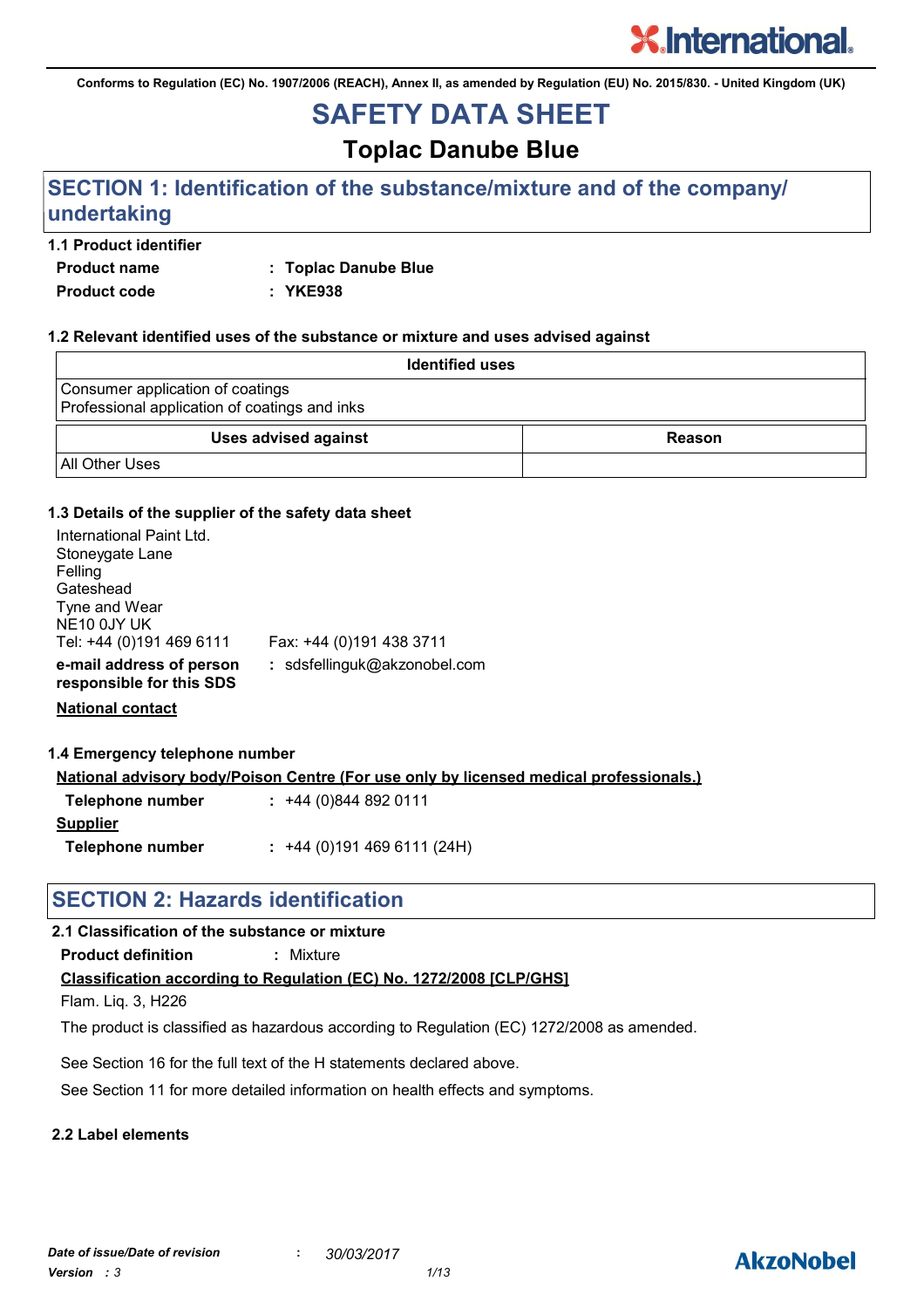### **SECTION 2: Hazards identification**

| 火 |
|---|
|---|

 $\overline{\phantom{a}}$ 

| <b>Signal word</b>                                                                                                                                       | : Warning                                                                                                                                                |
|----------------------------------------------------------------------------------------------------------------------------------------------------------|----------------------------------------------------------------------------------------------------------------------------------------------------------|
| <b>Hazard statements</b>                                                                                                                                 | : Flammable liquid and vapour.                                                                                                                           |
| <b>Precautionary statements</b>                                                                                                                          |                                                                                                                                                          |
| General                                                                                                                                                  | : Read label before use. Keep out of reach of children. If medical advice is needed,<br>have product container or label at hand.                         |
| <b>Prevention</b>                                                                                                                                        | : Wear protective gloves. Wear eye or face protection. Keep away from heat, hot<br>surfaces, sparks, open flames and other ignition sources. No smoking. |
| <b>Response</b>                                                                                                                                          | : IF ON SKIN (or hair): Take off immediately all contaminated clothing. Rinse skin<br>with water or shower.                                              |
| <b>Storage</b>                                                                                                                                           | $:$ Keep cool.                                                                                                                                           |
| <b>Disposal</b>                                                                                                                                          | : Dispose of contents and container in accordance with all local, regional, national<br>and international regulations.                                   |
| <b>Supplemental label</b><br>elements                                                                                                                    | : Contains 2-butanone oxime. May produce an allergic reaction. Repeated exposure<br>may cause skin dryness or cracking.                                  |
|                                                                                                                                                          | Wear appropriate respirator when ventilation is inadequate.                                                                                              |
| <b>Annex XVII - Restrictions</b><br>on the manufacture,<br>placing on the market and<br>use of certain dangerous<br>substances, mixtures and<br>articles | : Not applicable.                                                                                                                                        |
|                                                                                                                                                          |                                                                                                                                                          |

**Other hazards which do : not result in classification** : None known. **2.3 Other hazards**

### **SECTION 3: Composition/information on ingredients**

**3.2 Mixtures :** Mixture

| <b>Product/ingredient</b><br>name          | <b>Identifiers</b>                                                                      | $%$ by<br>weight | <b>Classification</b><br><b>Regulation (EC) No.</b><br>1272/2008 [CLP]        | <b>Nota</b><br>(s) | <b>Type</b> |
|--------------------------------------------|-----------------------------------------------------------------------------------------|------------------|-------------------------------------------------------------------------------|--------------------|-------------|
| Naphtha (petroleum),<br>hydrotreated heavy | REACH#:<br>l01-2119486659-16<br>EC: 265-150-3<br>CAS: 64742-48-9<br>Index: 649-327-00-6 | ≥25 - ≤50        | Asp. Tox. 1, H304<br><b>EUH066</b>                                            | P                  | [1] [2]     |
| 2-ethylhexanoic acid,<br>zirconium salt    | REACH#:<br>01-2119979088-21<br>EC: 245-018-1<br>CAS: 22464-99-9                         | $\leq 1$         | Repr. 2, H361fd (Fertility and<br>Unborn child) (oral)                        |                    | [1] [2]     |
| 2-butanone oxime                           | REACH#:<br>01-2119539477-28<br>EC: 202-496-6<br>CAS: 96-29-7<br>Index: 616-014-00-0     | ≤ $0.3$          | Acute Tox. 4, H312<br>Eye Dam. 1, H318<br>Skin Sens. 1, H317<br>Carc. 2, H351 |                    | $[1]$       |
| Date of issue/Date of revision             | ÷<br>30/03/2017                                                                         |                  |                                                                               | <b>AkzoNobel</b>   |             |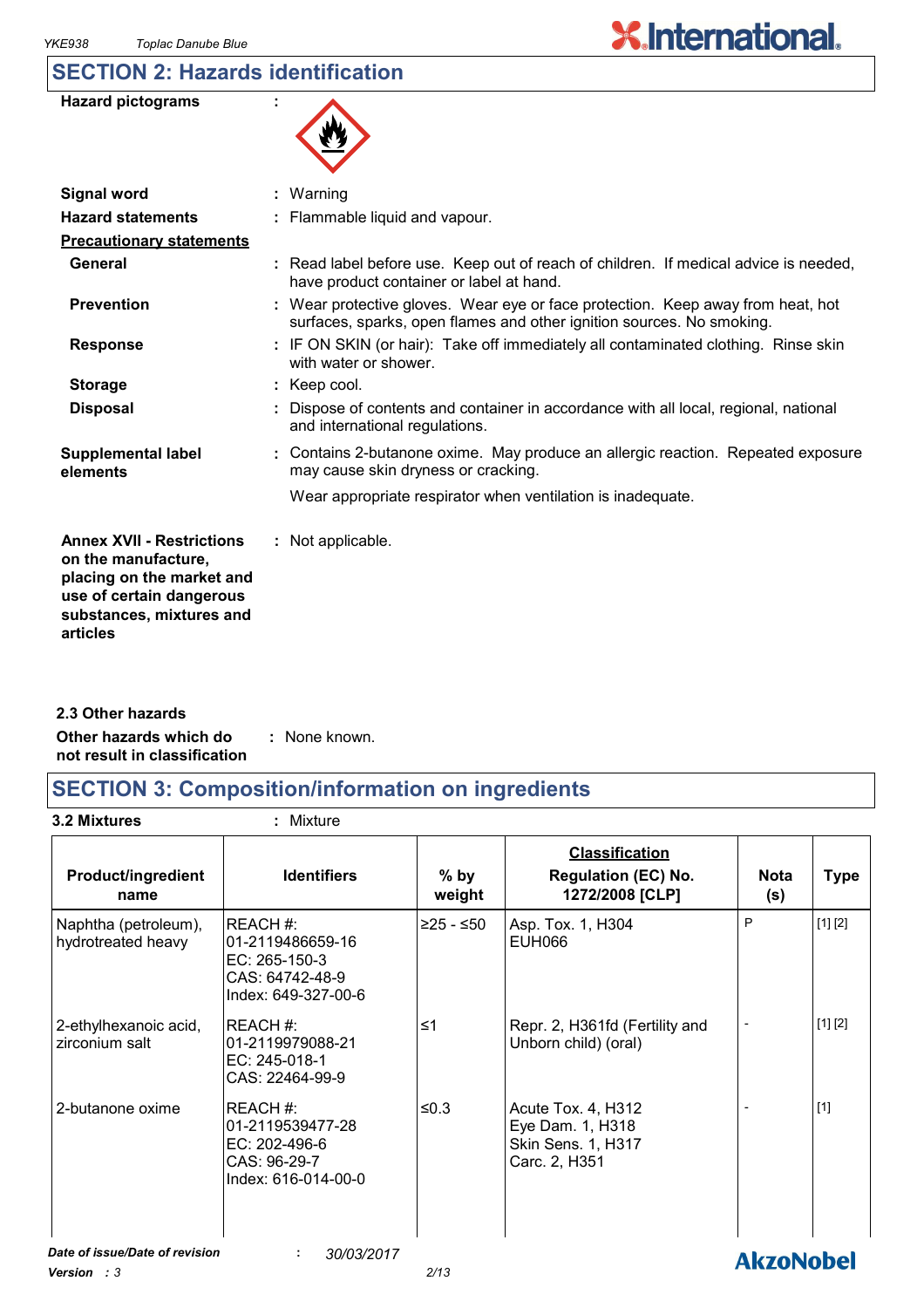### **SECTION 3: Composition/information on ingredients**

|  | See Section 16 for the |  |
|--|------------------------|--|
|  | full text of the H     |  |
|  | statements declared    |  |
|  | above.                 |  |
|  |                        |  |

There are no additional ingredients present which, within the current knowledge of the supplier and in the concentrations applicable, are classified as hazardous to health or the environment, are PBTs or vPvBs or have been assigned a workplace exposure limit and hence require reporting in this section.

Type

[1] Substance classified with a health or environmental hazard

[2] Substance with a workplace exposure limit

[3] Substance meets the criteria for PBT according to Regulation (EC) No. 1907/2006, Annex XIII

[4] Substance meets the criteria for vPvB according to Regulation (EC) No. 1907/2006, Annex XIII

[5] Substance of equivalent concern

Occupational exposure limits, if available, are listed in Section 8.

| <b>Nota</b> |
|-------------|
| (s)         |

**X.International.** 

**SECTION 4: First aid measures**

#### **4.1 Description of first aid measures**

| General                           | : In all cases of doubt, or when symptoms persist, seek medical attention. Never give<br>anything by mouth to an unconscious person. If unconscious, place in recovery<br>position and seek medical advice. |
|-----------------------------------|-------------------------------------------------------------------------------------------------------------------------------------------------------------------------------------------------------------|
| Eye contact                       | : Remove contact lenses, irrigate copiously with clean, fresh water, holding the<br>eyelids apart for at least 10 minutes and seek immediate medical advice.                                                |
| <b>Inhalation</b>                 | : Remove to fresh air. Keep person warm and at rest. If not breathing, if breathing is<br>irregular or if respiratory arrest occurs, provide artificial respiration or oxygen by<br>trained personnel.      |
| <b>Skin contact</b>               | : Remove contaminated clothing and shoes. Wash skin thoroughly with soap and<br>water or use recognised skin cleanser. Do NOT use solvents or thinners.                                                     |
| Ingestion                         | : If swallowed, seek medical advice immediately and show the container or label.<br>Keep person warm and at rest. Do NOT induce vomiting.                                                                   |
| <b>Protection of first-aiders</b> | : No action shall be taken involving any personal risk or without suitable training. It<br>may be dangerous to the person providing aid to give mouth-to-mouth resuscitation.                               |

#### **4.2 Most important symptoms and effects, both acute and delayed**

| Potential acute health effects |                                                                                                                                            |
|--------------------------------|--------------------------------------------------------------------------------------------------------------------------------------------|
| Eye contact                    | : No known significant effects or critical hazards.                                                                                        |
| <b>Inhalation</b>              | : No known significant effects or critical hazards.                                                                                        |
| <b>Skin contact</b>            | : Defatting to the skin. May cause skin dryness and irritation.                                                                            |
| Ingestion                      | : No known significant effects or critical hazards.                                                                                        |
| Over-exposure signs/symptoms   |                                                                                                                                            |
| Eye contact                    | : No specific data.                                                                                                                        |
| <b>Inhalation</b>              | : Adverse symptoms may include the following:<br>headache<br>drowsiness/fatigue<br>dizziness/vertigo<br>muscle weakness<br>unconsciousness |
| <b>Skin contact</b>            | : Adverse symptoms may include the following:<br>irritation<br>dryness<br>cracking                                                         |
| Ingestion                      | : No specific data.                                                                                                                        |

#### **4.3 Indication of any immediate medical attention and special treatment needed**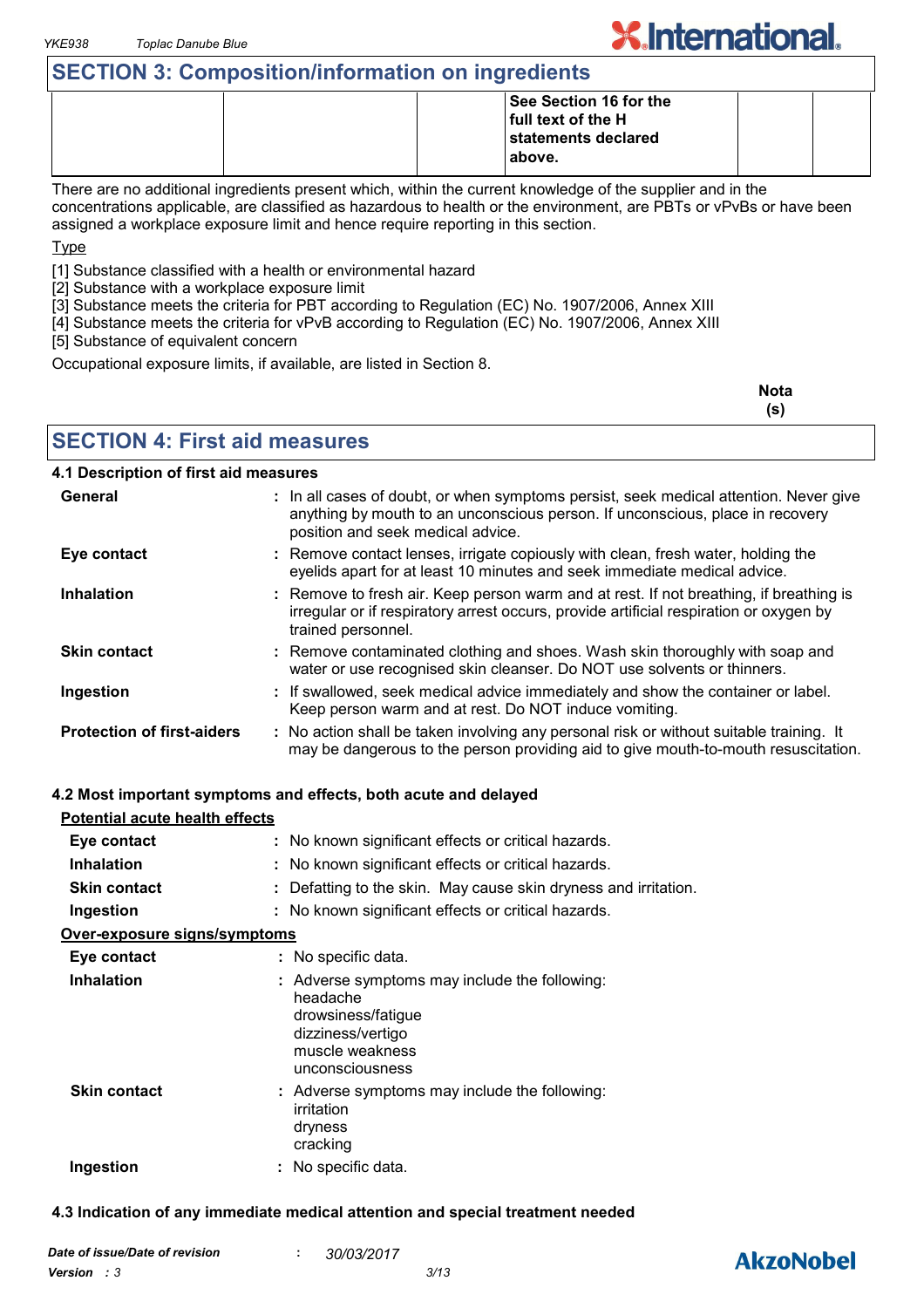## **X.International.**

#### **SECTION 4: First aid measures**

| Notes to physician                                       | : Treat symptomatically. Contact poison treatment specialist immediately if large<br>quantities have been ingested or inhaled.                                                                                                                                                                                                                                        |
|----------------------------------------------------------|-----------------------------------------------------------------------------------------------------------------------------------------------------------------------------------------------------------------------------------------------------------------------------------------------------------------------------------------------------------------------|
| <b>Specific treatments</b>                               | : No specific treatment.                                                                                                                                                                                                                                                                                                                                              |
| <b>SECTION 5: Firefighting measures</b>                  |                                                                                                                                                                                                                                                                                                                                                                       |
| 5.1 Extinguishing media                                  |                                                                                                                                                                                                                                                                                                                                                                       |
| Suitable extinguishing<br>media                          | : Use dry chemical, $CO2$ , water spray (fog) or foam.                                                                                                                                                                                                                                                                                                                |
| Unsuitable extinguishing<br>media                        | : Do not use water jet.                                                                                                                                                                                                                                                                                                                                               |
|                                                          | 5.2 Special hazards arising from the substance or mixture                                                                                                                                                                                                                                                                                                             |
| <b>Hazards from the</b><br>substance or mixture          | : Flammable liquid and vapour. In a fire or if heated, a pressure increase will occur<br>and the container may burst, with the risk of a subsequent explosion. Runoff to<br>sewer may create fire or explosion hazard.                                                                                                                                                |
| <b>Hazardous thermal</b><br>decomposition products       | : Decomposition products may include the following materials:<br>carbon dioxide<br>carbon monoxide<br>metal oxide/oxides                                                                                                                                                                                                                                              |
| 5.3 Advice for firefighters                              |                                                                                                                                                                                                                                                                                                                                                                       |
| <b>Special protective actions</b><br>for fire-fighters   | : Promptly isolate the scene by removing all persons from the vicinity of the incident if<br>there is a fire. No action shall be taken involving any personal risk or without<br>suitable training. Move containers from fire area if this can be done without risk.<br>Use water spray to keep fire-exposed containers cool.                                         |
| <b>Special protective</b><br>equipment for fire-fighters | : Fire-fighters should wear appropriate protective equipment and self-contained<br>breathing apparatus (SCBA) with a full face-piece operated in positive pressure<br>mode. Clothing for fire-fighters (including helmets, protective boots and gloves)<br>conforming to European standard EN 469 will provide a basic level of protection for<br>chemical incidents. |

### **SECTION 6: Accidental release measures**

|                                                          | 6.1 Personal precautions, protective equipment and emergency procedures                                                                                                                                                                                                                                                                                                                                                                                                                        |
|----------------------------------------------------------|------------------------------------------------------------------------------------------------------------------------------------------------------------------------------------------------------------------------------------------------------------------------------------------------------------------------------------------------------------------------------------------------------------------------------------------------------------------------------------------------|
| For non-emergency<br>personnel                           | : No action shall be taken involving any personal risk or without suitable training.<br>Evacuate surrounding areas. Keep unnecessary and unprotected personnel from<br>entering. Do not touch or walk through spilt material. Shut off all ignition sources.<br>No flares, smoking or flames in hazard area. Avoid breathing vapour or mist.<br>Provide adequate ventilation. Wear appropriate respirator when ventilation is<br>inadequate. Put on appropriate personal protective equipment. |
|                                                          | For emergency responders : If specialised clothing is required to deal with the spillage, take note of any<br>information in Section 8 on suitable and unsuitable materials. See also the<br>information in "For non-emergency personnel".                                                                                                                                                                                                                                                     |
| <b>6.2 Environmental</b><br>precautions                  | : Avoid dispersal of spilt material and runoff and contact with soil, waterways, drains<br>and sewers. Inform the relevant authorities if the product has caused environmental<br>pollution (sewers, waterways, soil or air).                                                                                                                                                                                                                                                                  |
| 6.3 Methods and material for containment and cleaning up |                                                                                                                                                                                                                                                                                                                                                                                                                                                                                                |

Stop leak if without risk. Move containers from spill area. Use spark-proof tools and explosion-proof equipment. Dilute with water and mop up if water-soluble. Alternatively, or if water-insoluble, absorb with an inert dry material and place in an appropriate waste disposal container. Dispose of via a licensed waste disposal contractor. **Small spill :**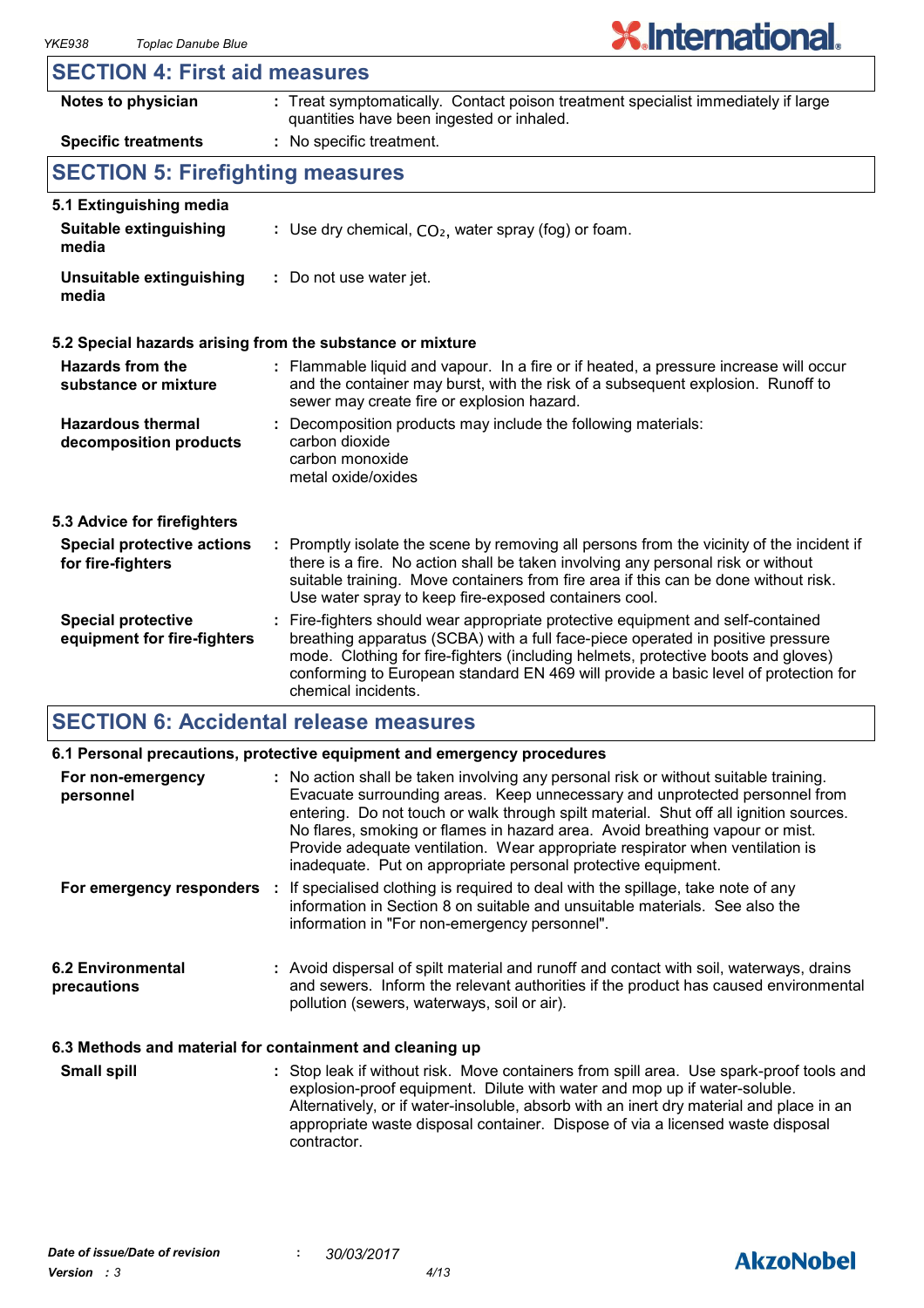#### **SECTION 6: Accidental release measures**

| Large spill                        | : Stop leak if without risk. Move containers from spill area. Use spark-proof tools and<br>explosion-proof equipment. Approach the release from upwind. Prevent entry into<br>sewers, water courses, basements or confined areas. Wash spillages into an<br>effluent treatment plant or proceed as follows. Contain and collect spillage with non-<br>combustible, absorbent material e.g. sand, earth, vermiculite or diatomaceous earth<br>and place in container for disposal according to local regulations. Dispose of via a<br>licensed waste disposal contractor. Contaminated absorbent material may pose the<br>same hazard as the spilt product. |
|------------------------------------|------------------------------------------------------------------------------------------------------------------------------------------------------------------------------------------------------------------------------------------------------------------------------------------------------------------------------------------------------------------------------------------------------------------------------------------------------------------------------------------------------------------------------------------------------------------------------------------------------------------------------------------------------------|
| 6.4 Reference to other<br>sections | : See Section 1 for emergency contact information.<br>See Section 8 for information on appropriate personal protective equipment.<br>See Section 13 for additional waste treatment information.                                                                                                                                                                                                                                                                                                                                                                                                                                                            |

### **SECTION 7: Handling and storage**

The information in this section contains generic advice and guidance. The list of Identified Uses in Section 1 should be consulted for any available use-specific information provided in the Exposure Scenario(s).

#### **7.1 Precautions for safe handling**

| <b>Protective measures</b>                | : Put on appropriate personal protective equipment (see Section 8). Do not ingest.<br>Avoid contact with eyes, skin and clothing. Avoid breathing vapour or mist. Use<br>only with adequate ventilation. Wear appropriate respirator when ventilation is<br>inadequate. Do not enter storage areas and confined spaces unless adequately<br>ventilated. Keep in the original container or an approved alternative made from a<br>compatible material, kept tightly closed when not in use. Store and use away from<br>heat, sparks, open flame or any other ignition source. Use explosion-proof electrical<br>(ventilating, lighting and material handling) equipment. Use only non-sparking tools.<br>Take precautionary measures against electrostatic discharges. Empty containers<br>retain product residue and can be hazardous. Do not reuse container. |
|-------------------------------------------|----------------------------------------------------------------------------------------------------------------------------------------------------------------------------------------------------------------------------------------------------------------------------------------------------------------------------------------------------------------------------------------------------------------------------------------------------------------------------------------------------------------------------------------------------------------------------------------------------------------------------------------------------------------------------------------------------------------------------------------------------------------------------------------------------------------------------------------------------------------|
| Advice on general<br>occupational hygiene | : Eating, drinking and smoking should be prohibited in areas where this material is<br>handled, stored and processed. Workers should wash hands and face before<br>eating, drinking and smoking. Remove contaminated clothing and protective<br>equipment before entering eating areas. See also Section 8 for additional<br>information on hygiene measures.                                                                                                                                                                                                                                                                                                                                                                                                                                                                                                  |

#### **7.2 Conditions for safe storage, including any incompatibilities**

Store in accordance with local regulations. Store in a segregated and approved area. Store in original container protected from direct sunlight in a dry, cool and well-ventilated area, away from incompatible materials (see Section 10) and food and drink. Eliminate all ignition sources. Vapours are heavier than air and may spread along floors. Separate from oxidizing materials. Keep container tightly closed and sealed until ready for use. Containers that have been opened must be carefully resealed and kept upright to prevent leakage. Do not store in unlabelled containers. Use appropriate containment to avoid environmental contamination.

| 7.3 Specific end use(s)    |                  |
|----------------------------|------------------|
| <b>Recommendations</b>     | : Not available. |
| Industrial sector specific | : Not available. |
| solutions                  |                  |

### **SECTION 8: Exposure controls/personal protection**

The information in this section contains generic advice and guidance. Information is provided based on typical anticipated uses of the product. Additional measures might be required for bulk handling or other uses that could significantly increase worker exposure or environmental releases.

#### **8.1 Control parameters**

#### **Occupational exposure limits**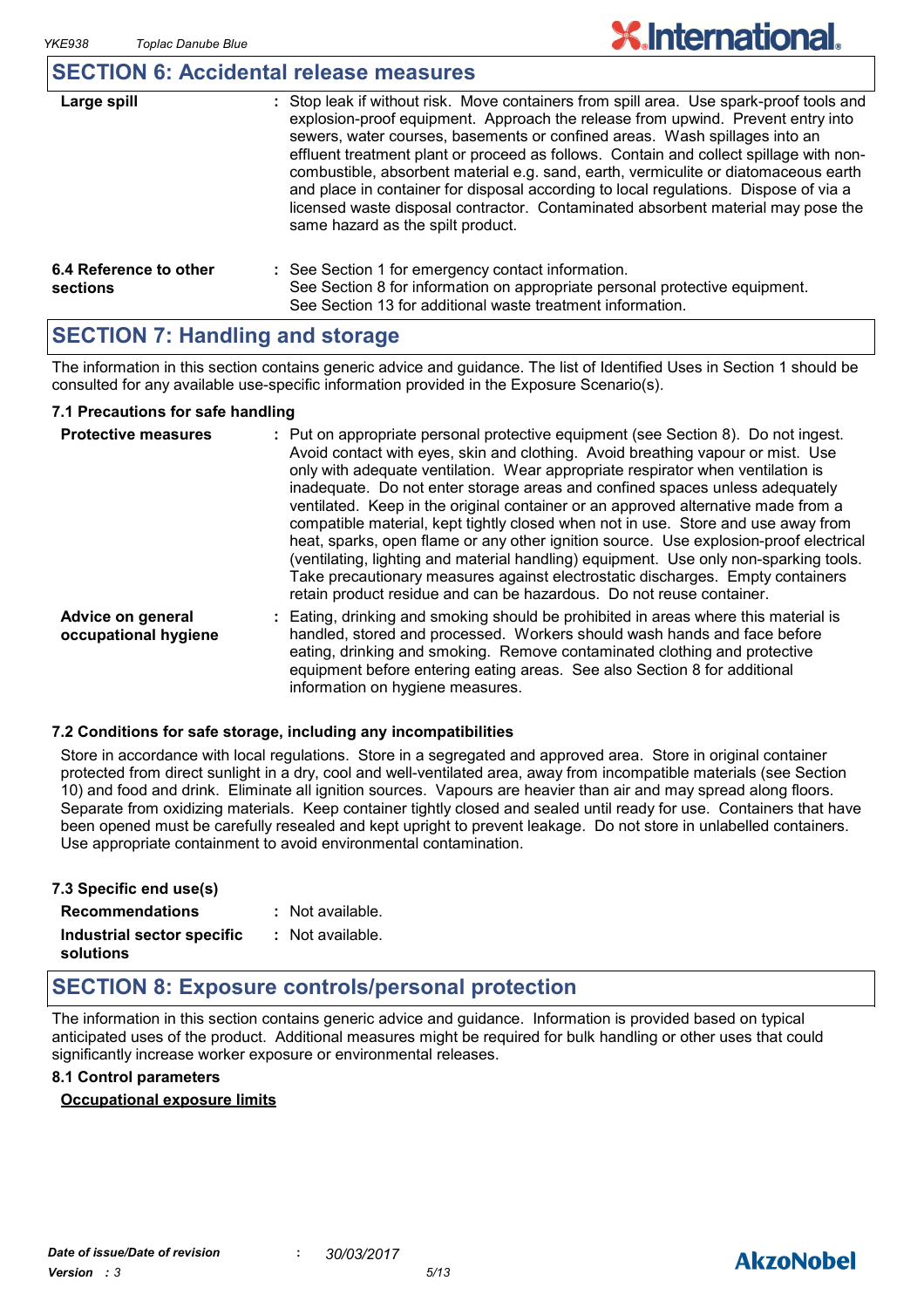# **X.International.**

### **SECTION 8: Exposure controls/personal protection**

| <b>Product/ingredient name</b>                           |                                                                                                                                                                                                                                                                                                                                                                                                 | <b>Exposure limit values</b>                                                                                                                                                                                                                                                                                                                                                                                                                                                                                                                                                                                                                                                                                                                                                                                                                                                                                                                                                                                                                                                                                                                                                              |  |  |
|----------------------------------------------------------|-------------------------------------------------------------------------------------------------------------------------------------------------------------------------------------------------------------------------------------------------------------------------------------------------------------------------------------------------------------------------------------------------|-------------------------------------------------------------------------------------------------------------------------------------------------------------------------------------------------------------------------------------------------------------------------------------------------------------------------------------------------------------------------------------------------------------------------------------------------------------------------------------------------------------------------------------------------------------------------------------------------------------------------------------------------------------------------------------------------------------------------------------------------------------------------------------------------------------------------------------------------------------------------------------------------------------------------------------------------------------------------------------------------------------------------------------------------------------------------------------------------------------------------------------------------------------------------------------------|--|--|
| Naphtha (petroleum), hydrotreated heavy                  |                                                                                                                                                                                                                                                                                                                                                                                                 | EU OEL (Europe).<br>TWA: 1200 mg/m <sup>3</sup> 8 hours.<br>TWA: 197 ppm 8 hours.                                                                                                                                                                                                                                                                                                                                                                                                                                                                                                                                                                                                                                                                                                                                                                                                                                                                                                                                                                                                                                                                                                         |  |  |
| 2-ethylhexanoic acid, zirconium salt                     |                                                                                                                                                                                                                                                                                                                                                                                                 | EH40/2005 WELs (United Kingdom (UK), 12/2011).<br>STEL: 10 mg/m <sup>3</sup> , (as Zr) 15 minutes.<br>TWA: $5 \text{ mg/m}^3$ , (as Zr) 8 hours.                                                                                                                                                                                                                                                                                                                                                                                                                                                                                                                                                                                                                                                                                                                                                                                                                                                                                                                                                                                                                                          |  |  |
| <b>Recommended monitoring</b><br>procedures<br>required. |                                                                                                                                                                                                                                                                                                                                                                                                 | If this product contains ingredients with exposure limits, personal, workplace<br>atmosphere or biological monitoring may be required to determine the effectiveness<br>of the ventilation or other control measures and/or the necessity to use respiratory<br>protective equipment. Reference should be made to monitoring standards, such as<br>the following: European Standard EN 689 (Workplace atmospheres - Guidance for<br>the assessment of exposure by inhalation to chemical agents for comparison with<br>limit values and measurement strategy) European Standard EN 14042 (Workplace<br>atmospheres - Guide for the application and use of procedures for the assessment<br>of exposure to chemical and biological agents) European Standard EN 482<br>(Workplace atmospheres - General requirements for the performance of procedures<br>for the measurement of chemical agents) Reference to national guidance<br>documents for methods for the determination of hazardous substances will also be                                                                                                                                                                       |  |  |
| <b>DNELs/DMELs</b><br>No DNELs/DMELs available.          |                                                                                                                                                                                                                                                                                                                                                                                                 |                                                                                                                                                                                                                                                                                                                                                                                                                                                                                                                                                                                                                                                                                                                                                                                                                                                                                                                                                                                                                                                                                                                                                                                           |  |  |
| <b>PNECs</b>                                             |                                                                                                                                                                                                                                                                                                                                                                                                 |                                                                                                                                                                                                                                                                                                                                                                                                                                                                                                                                                                                                                                                                                                                                                                                                                                                                                                                                                                                                                                                                                                                                                                                           |  |  |
| No PNECs available                                       |                                                                                                                                                                                                                                                                                                                                                                                                 |                                                                                                                                                                                                                                                                                                                                                                                                                                                                                                                                                                                                                                                                                                                                                                                                                                                                                                                                                                                                                                                                                                                                                                                           |  |  |
| 8.2 Exposure controls                                    |                                                                                                                                                                                                                                                                                                                                                                                                 |                                                                                                                                                                                                                                                                                                                                                                                                                                                                                                                                                                                                                                                                                                                                                                                                                                                                                                                                                                                                                                                                                                                                                                                           |  |  |
| <b>Appropriate engineering</b><br>controls               | : Use only with adequate ventilation. Use process enclosures, local exhaust<br>ventilation or other engineering controls to keep worker exposure to airborne<br>contaminants below any recommended or statutory limits. The engineering<br>controls also need to keep gas, vapour or dust concentrations below any lower<br>explosive limits. Use explosion-proof ventilation equipment.        |                                                                                                                                                                                                                                                                                                                                                                                                                                                                                                                                                                                                                                                                                                                                                                                                                                                                                                                                                                                                                                                                                                                                                                                           |  |  |
| <b>Individual protection measures</b>                    |                                                                                                                                                                                                                                                                                                                                                                                                 |                                                                                                                                                                                                                                                                                                                                                                                                                                                                                                                                                                                                                                                                                                                                                                                                                                                                                                                                                                                                                                                                                                                                                                                           |  |  |
| <b>Hygiene measures</b>                                  | Wash hands, forearms and face thoroughly after handling chemical products,<br>before eating, smoking and using the lavatory and at the end of the working period.<br>Appropriate techniques should be used to remove potentially contaminated clothing.<br>Wash contaminated clothing before reusing. Ensure that eyewash stations and<br>safety showers are close to the workstation location. |                                                                                                                                                                                                                                                                                                                                                                                                                                                                                                                                                                                                                                                                                                                                                                                                                                                                                                                                                                                                                                                                                                                                                                                           |  |  |
| <b>Eye/face protection</b>                               | : Safety eyewear complying with an approved standard should be used when a risk<br>assessment indicates this is necessary to avoid exposure to liquid splashes, mists,<br>gases or dusts. If contact is possible, the following protection should be worn,<br>unless the assessment indicates a higher degree of protection: safety glasses with<br>side-shields.                               |                                                                                                                                                                                                                                                                                                                                                                                                                                                                                                                                                                                                                                                                                                                                                                                                                                                                                                                                                                                                                                                                                                                                                                                           |  |  |
| <b>Skin protection</b>                                   |                                                                                                                                                                                                                                                                                                                                                                                                 |                                                                                                                                                                                                                                                                                                                                                                                                                                                                                                                                                                                                                                                                                                                                                                                                                                                                                                                                                                                                                                                                                                                                                                                           |  |  |
| <b>Hand protection</b>                                   |                                                                                                                                                                                                                                                                                                                                                                                                 | : Use chemical resistant gloves classified under Standard EN 374: Protective gloves<br>against chemicals and micro-organisms. Recommended: Viton® or Nitrile<br>gloves. When prolonged or frequently repeated contact may occur, a glove with a<br>protection class of 6 (breakthrough time greater than 480 minutes according to EN<br>374) is recommended. When only brief contact is expected, a glove with a<br>protection class of 2 or higher (breakthrough time greater than 30 minutes<br>according to EN 374) is recommended. The user must check that the final choice<br>of type of glove selected for handling this product is the most appropriate and takes<br>into account the particular conditions of use, as included in the user's risk<br>assessment. NOTICE: The selection of a specific glove for a particular application<br>and duration of use in a workplace should also take into account all relevant<br>workplace factors such as, but not limited to: Other chemicals which may be<br>handled, physical requirements (cut/puncture protection, dexterity, thermal<br>protection), potential body reactions to glove materials, as well as the instructions/ |  |  |

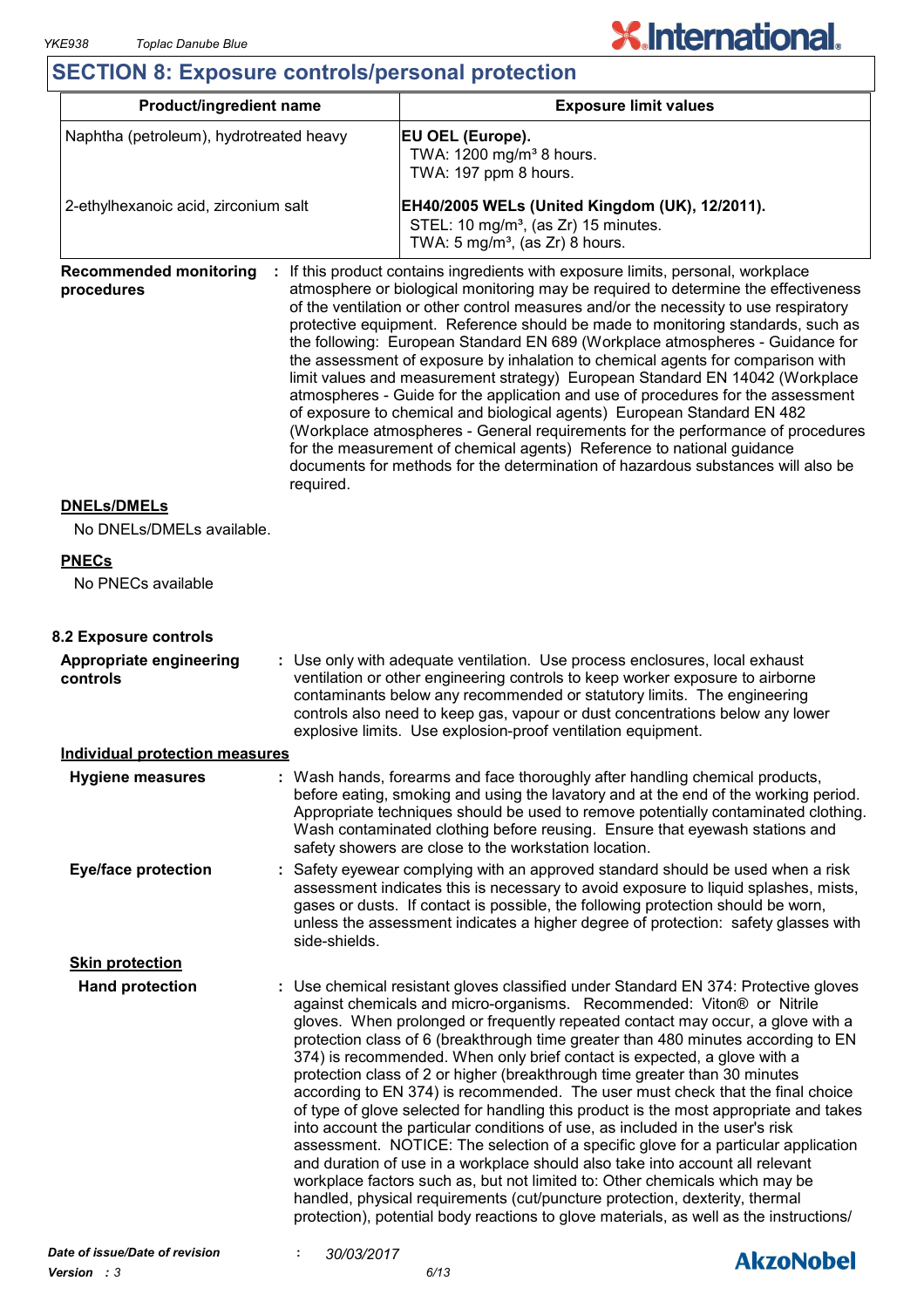|                                           | <b>SECTION 8: Exposure controls/personal protection</b>                                                                                                                                                                                                                                                                                                                                                                                                                                                                                              |
|-------------------------------------------|------------------------------------------------------------------------------------------------------------------------------------------------------------------------------------------------------------------------------------------------------------------------------------------------------------------------------------------------------------------------------------------------------------------------------------------------------------------------------------------------------------------------------------------------------|
|                                           | specifications provided by the glove supplier. Barrier creams may help to protect<br>the exposed areas of the skin but should not be applied once exposure has<br>occurred.                                                                                                                                                                                                                                                                                                                                                                          |
| <b>Body protection</b>                    | : Personal protective equipment for the body should be selected based on the task<br>being performed and the risks involved and should be approved by a specialist<br>before handling this product. When there is a risk of ignition from static electricity,<br>wear anti-static protective clothing. For the greatest protection from static<br>discharges, clothing should include anti-static overalls, boots and gloves. Refer to<br>European Standard EN 1149 for further information on material and design<br>requirements and test methods. |
| Other skin protection                     | : Appropriate footwear and any additional skin protection measures should be<br>selected based on the task being performed and the risks involved and should be<br>approved by a specialist before handling this product.                                                                                                                                                                                                                                                                                                                            |
| <b>Respiratory protection</b>             | : Use a properly fitted, air-purifying or air-fed respirator complying with an approved<br>standard if a risk assessment indicates this is necessary. Respirator selection<br>must be based on known or anticipated exposure levels, the hazards of the product<br>and the safe working limits of the selected respirator.                                                                                                                                                                                                                           |
| <b>Environmental exposure</b><br>controls | : Emissions from ventilation or work process equipment should be checked to<br>ensure they comply with the requirements of environmental protection legislation.<br>In some cases, fume scrubbers, filters or engineering modifications to the process                                                                                                                                                                                                                                                                                               |

### **SECTION 9: Physical and chemical properties**

#### equipment will be necessary to reduce emissions to acceptable levels. Liquid. **: Appearance** Lowest known value: 155 to 217°C (311 to 422.6°F)(Naphtha (petroleum), **:** hydrotreated heavy). **Physical state Melting point/freezing point Initial boiling point and boiling range Vapour pressure Relative density Vapour density Solubility(ies)** Not available. **:** 0.98 **:** Not available. **:** Not available. **: :** Insoluble in the following materials: cold water. **Odour** Solvent. **pH Colour** : Blue. **Evaporation rate Auto-ignition temperature Flash point** Not available. **:** Closed cup: 42°C **:** Greatest known range: Lower: 1.4% Upper: 7.6% (Naphtha (petroleum), **:** hydrotreated heavy) Not available. **: Partition coefficient: n-octanol/ : Not available.** Not applicable. **: Viscosity Kinematic (room temperature): 336 mm<sup>2</sup>/s Odour threshold water Upper/lower flammability or explosive limits Explosive properties** : Not available. **: Oxidising properties :** Not available. **9.1 Information on basic physical and chemical properties Decomposition temperature :** Not available. **Flammability (solid, gas) :** Not available.

#### **9.2 Other information**

No additional information.

### **AkzoNobel**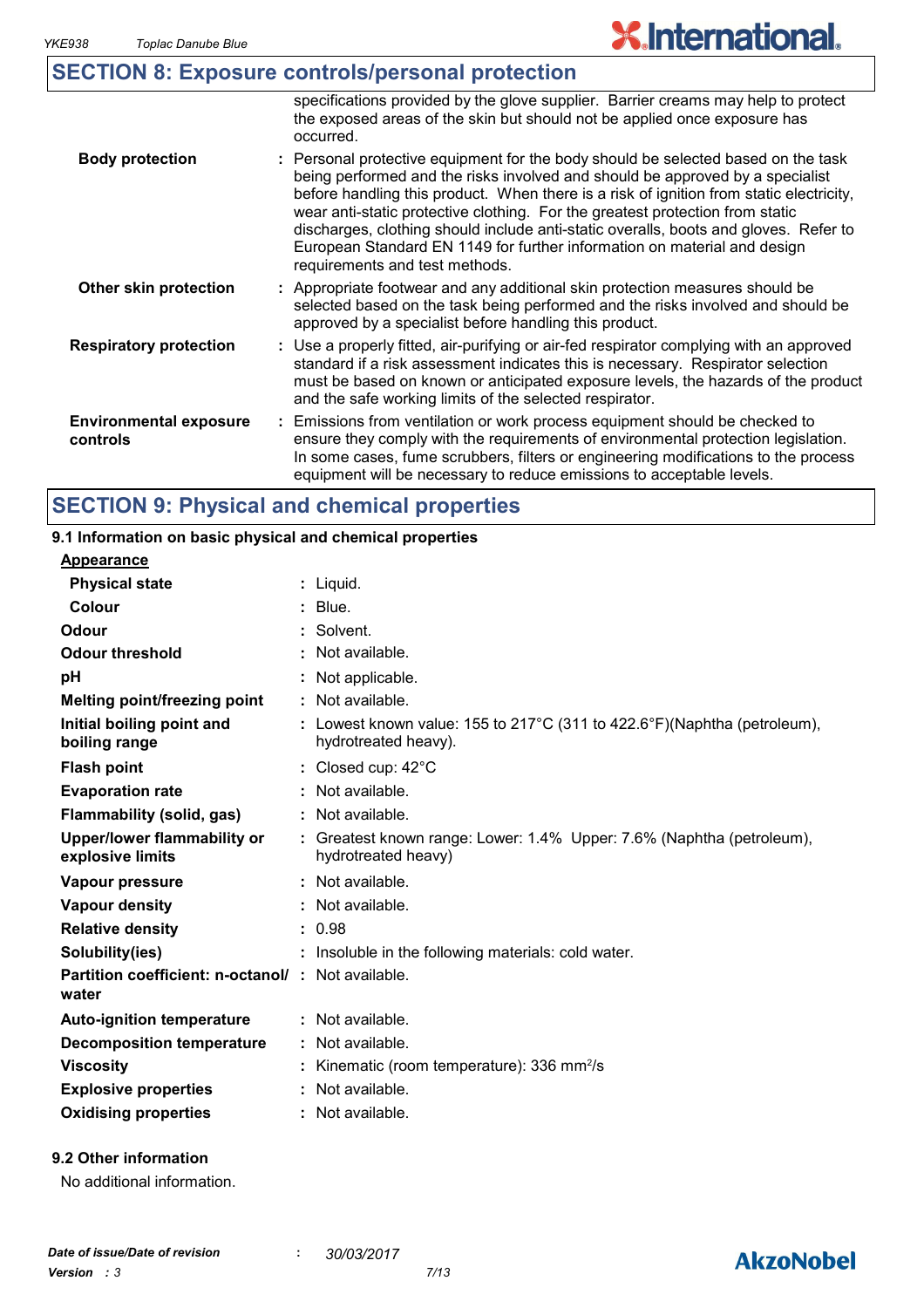#### **10.6 Hazardous decomposition products 10.4 Conditions to avoid** : Avoid all possible sources of ignition (spark or flame). Do not pressurise, cut, weld, braze, solder, drill, grind or expose containers to heat or sources of ignition. Under normal conditions of storage and use, hazardous decomposition products **:** should not be produced. **10.2 Chemical stability** : Reactive or incompatible with the following materials: oxidizing materials **: 10.5 Incompatible materials : 10.3 Possibility of hazardous reactions :** Under normal conditions of storage and use, hazardous reactions will not occur. **SECTION 10: Stability and reactivity 10.1 Reactivity :** No specific test data related to reactivity available for this product or its ingredients.

### **SECTION 11: Toxicological information**

#### **11.1 Information on toxicological effects**

#### **Acute toxicity**

| <b>Product/ingredient name</b>             | Result      | <b>Species</b> | <b>Dose</b> | <b>Exposure</b> |
|--------------------------------------------|-------------|----------------|-------------|-----------------|
| Naphtha (petroleum),<br>hydrotreated heavy | ILD50 Oral  | Rat            | 6000 mg/kg  |                 |
| 2-ethylhexanoic acid,<br>zirconium salt    | LD50 Dermal | Rabbit         | $>5$ g/kg   |                 |
|                                            | LD50 Oral   | Rat            | $>5$ g/kg   |                 |
| 2-butanone oxime                           | LD50 Dermal | Rat            | 1001 mg/kg  | -               |

**Conclusion/Summary :** Not available.

#### **Irritation/Corrosion**

| Product/ingredient name                            | <b>Result</b>          | <b>Species</b> | <b>Score</b>   | <b>Exposure</b>    | <b>Observation</b> |
|----------------------------------------------------|------------------------|----------------|----------------|--------------------|--------------------|
| 2-butanone oxime                                   | Eyes - Severe irritant | Rabbit         | $\blacksquare$ | 100<br>microliters |                    |
| <b>Conclusion/Summary</b>                          | : Not available.       |                |                |                    |                    |
| <b>Sensitisation</b>                               |                        |                |                |                    |                    |
| <b>Conclusion/Summary</b>                          | : Not available.       |                |                |                    |                    |
| <b>Mutagenicity</b>                                |                        |                |                |                    |                    |
| <b>Conclusion/Summary</b>                          | $:$ Not available.     |                |                |                    |                    |
| Carcinogenicity                                    |                        |                |                |                    |                    |
| <b>Conclusion/Summary</b>                          | $:$ Not available.     |                |                |                    |                    |
| <b>Reproductive toxicity</b>                       |                        |                |                |                    |                    |
| <b>Conclusion/Summary</b>                          | : Not available.       |                |                |                    |                    |
| <b>Teratogenicity</b>                              |                        |                |                |                    |                    |
| <b>Conclusion/Summary</b>                          | $:$ Not available.     |                |                |                    |                    |
| Specific target organ toxicity (single exposure)   |                        |                |                |                    |                    |
| Not available.                                     |                        |                |                |                    |                    |
| Specific target organ toxicity (repeated exposure) |                        |                |                |                    |                    |
| Not available.                                     |                        |                |                |                    |                    |

#### **Aspiration hazard**

| <b>Product/ingredient name</b>          | <b>Result</b>                  |  |  |
|-----------------------------------------|--------------------------------|--|--|
| Naphtha (petroleum), hydrotreated heavy | ASPIRATION HAZARD - Category 1 |  |  |

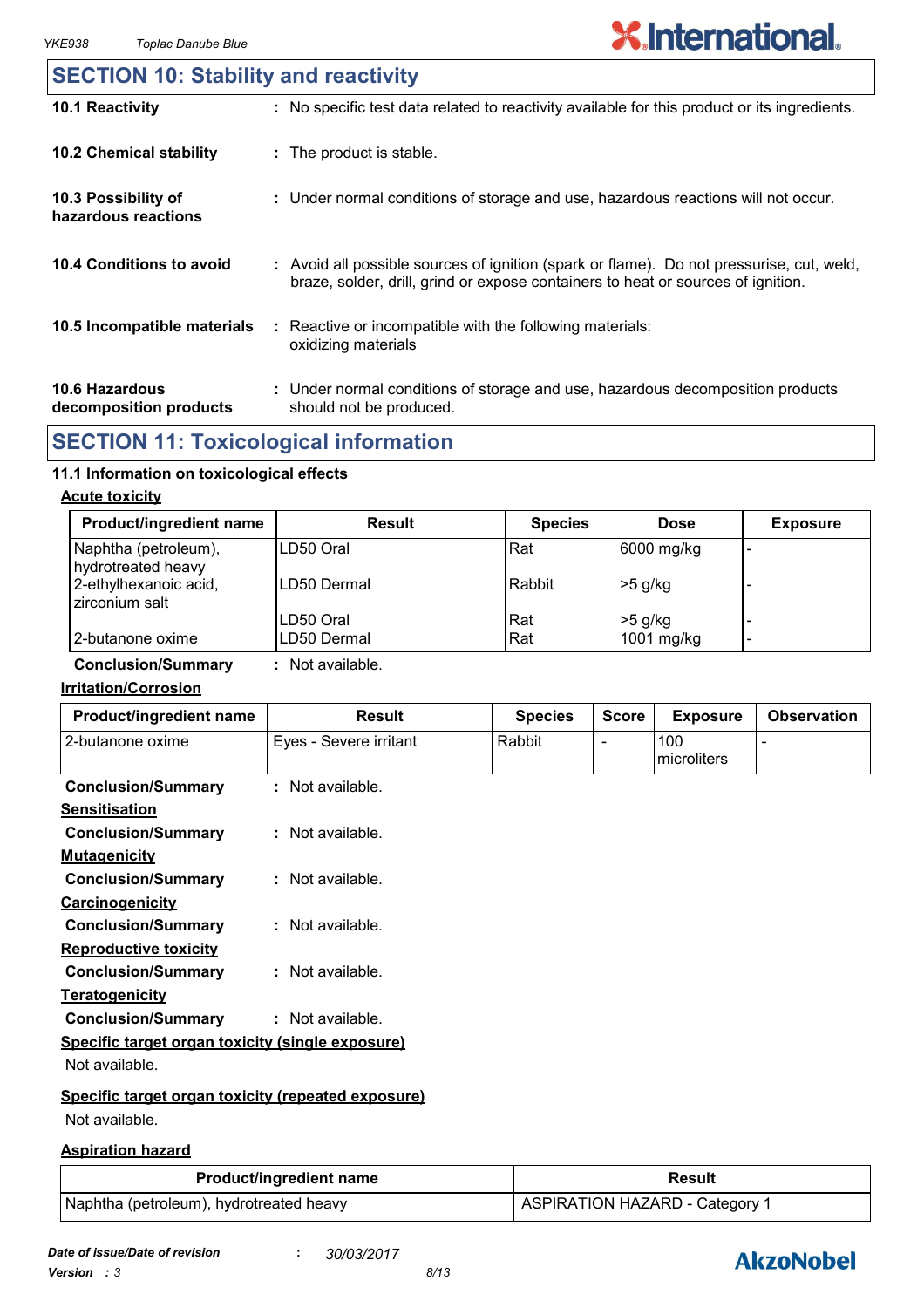### **SECTION 11: Toxicological information**

|                                         | Information on likely routes : Not available.                                                                                              |  |  |  |
|-----------------------------------------|--------------------------------------------------------------------------------------------------------------------------------------------|--|--|--|
| <b>Potential acute health effects</b>   |                                                                                                                                            |  |  |  |
|                                         | No known significant effects or critical hazards.                                                                                          |  |  |  |
|                                         | No known significant effects or critical hazards.                                                                                          |  |  |  |
|                                         | Defatting to the skin. May cause skin dryness and irritation.                                                                              |  |  |  |
|                                         | : No known significant effects or critical hazards.                                                                                        |  |  |  |
|                                         | Symptoms related to the physical, chemical and toxicological characteristics                                                               |  |  |  |
|                                         | : No specific data.                                                                                                                        |  |  |  |
|                                         | : Adverse symptoms may include the following:<br>headache<br>drowsiness/fatigue<br>dizziness/vertigo<br>muscle weakness<br>unconsciousness |  |  |  |
|                                         | : Adverse symptoms may include the following:<br>irritation<br>dryness<br>cracking                                                         |  |  |  |
|                                         | : No specific data.                                                                                                                        |  |  |  |
|                                         | Delayed and immediate effects as well as chronic effects from short and long-term exposure                                                 |  |  |  |
|                                         |                                                                                                                                            |  |  |  |
|                                         | : Not available.                                                                                                                           |  |  |  |
|                                         | : Not available.                                                                                                                           |  |  |  |
|                                         |                                                                                                                                            |  |  |  |
|                                         | : Not available.                                                                                                                           |  |  |  |
|                                         | : Not available.                                                                                                                           |  |  |  |
| <b>Potential chronic health effects</b> |                                                                                                                                            |  |  |  |
|                                         |                                                                                                                                            |  |  |  |
|                                         | : Not available.                                                                                                                           |  |  |  |
|                                         | Prolonged or repeated contact can defat the skin and lead to irritation, cracking and/<br>or dermatitis.                                   |  |  |  |
|                                         | No known significant effects or critical hazards.                                                                                          |  |  |  |
|                                         | No known significant effects or critical hazards.                                                                                          |  |  |  |
|                                         | No known significant effects or critical hazards.                                                                                          |  |  |  |
|                                         | No known significant effects or critical hazards.                                                                                          |  |  |  |
|                                         | No known significant effects or critical hazards.                                                                                          |  |  |  |
|                                         |                                                                                                                                            |  |  |  |

#### **Other information :**

#### : Not available.

### **SECTION 12: Ecological information**

#### **12.1 Toxicity**

| Product/ingredient name   | Result                                          | <b>Species</b>             | <b>Exposure</b> |
|---------------------------|-------------------------------------------------|----------------------------|-----------------|
| 12-butanone oxime         | Acute LC50 843000 to 914000 µg/l<br>Fresh water | Fish - Pimephales promelas | I96 hours       |
| <b>Conclusion/Summary</b> | Not available.                                  |                            |                 |



**X.International.**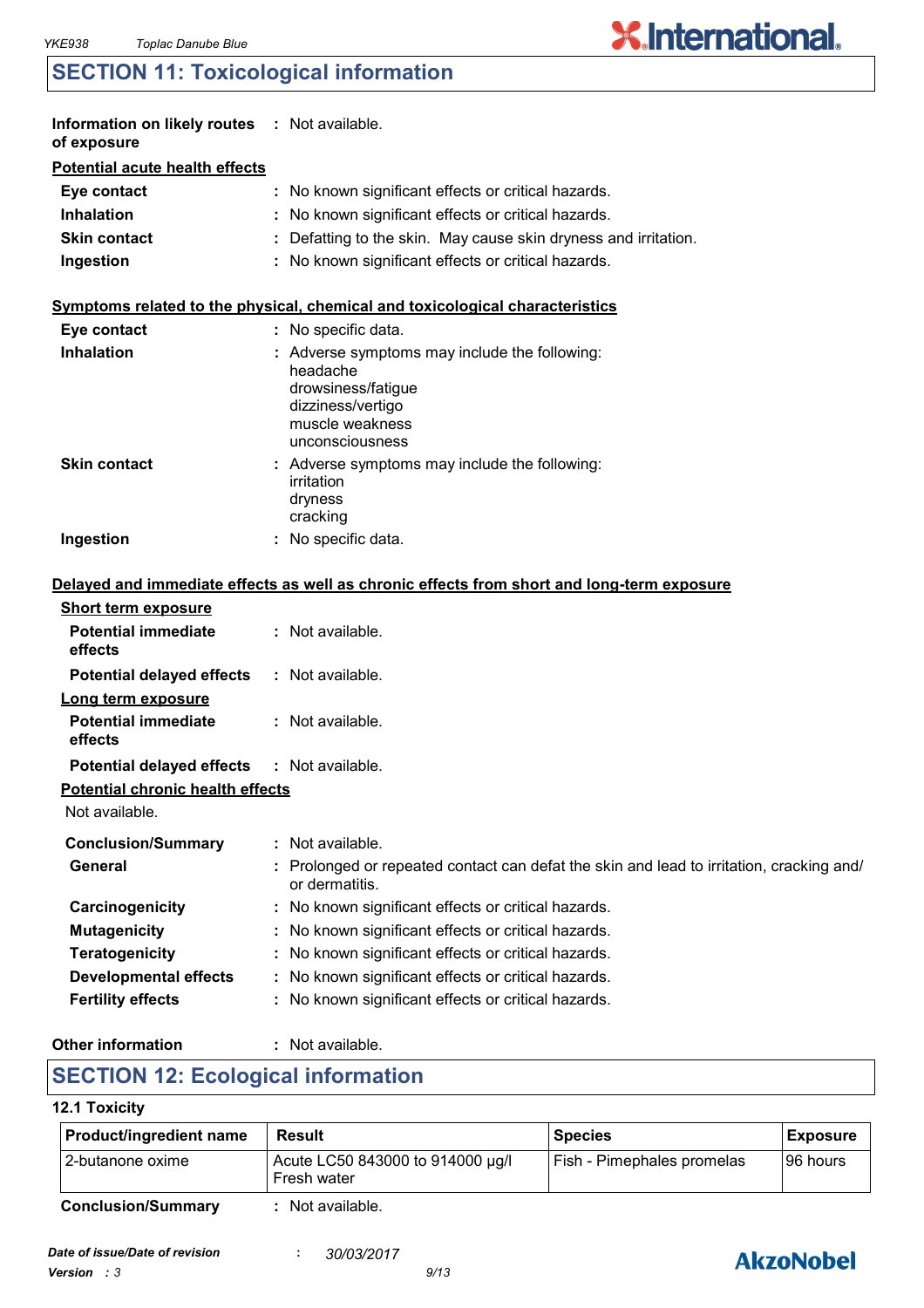### **SECTION 12: Ecological information**

#### **12.2 Persistence and degradability**

**Conclusion/Summary :** Not available.

| <b>Product/ingredient name</b>             | $\mathsf{Loa}\mathsf{P}_\mathsf{ow}$ | <b>BCF</b>   | l Potential |
|--------------------------------------------|--------------------------------------|--------------|-------------|
| Naphtha (petroleum),<br>hydrotreated heavy |                                      | 10 to 2500   | high        |
| 2-ethylhexanoic acid,<br>zirconium salt    |                                      | 2.96         | l low       |
| 2-butanone oxime                           | 0.63                                 | 15.011872336 | l low       |

| 12.4 Mobility in soil                     |                  |
|-------------------------------------------|------------------|
| Soil/water partition<br>coefficient (Koc) | : Not available. |
| <b>Mobility</b>                           | : Not available. |

| 12.5 Results of PBT and vPvB assessment |                   |  |  |
|-----------------------------------------|-------------------|--|--|
| <b>PBT</b>                              | : Not applicable. |  |  |
| <b>vPvB</b>                             | : Not applicable. |  |  |

#### **12.6 Other adverse effects** : No known significant effects or critical hazards.

### **SECTION 13: Disposal considerations**

The information in this section contains generic advice and guidance. The list of Identified Uses in Section 1 should be consulted for any available use-specific information provided in the Exposure Scenario(s).

#### **13.1 Waste treatment methods**

#### **Product**

| <b>Methods of disposal</b> | : The generation of waste should be avoided or minimised wherever possible.<br>Disposal of this product, solutions and any by-products should at all times comply<br>with the requirements of environmental protection and waste disposal legislation<br>and any regional local authority requirements.<br>Dispose of surplus and non-recyclable products via a licensed waste disposal<br>contractor. Waste should not be disposed of untreated to the sewer unless fully<br>compliant with the requirements of all authorities with jurisdiction. |
|----------------------------|-----------------------------------------------------------------------------------------------------------------------------------------------------------------------------------------------------------------------------------------------------------------------------------------------------------------------------------------------------------------------------------------------------------------------------------------------------------------------------------------------------------------------------------------------------|
| <b>Hazardous waste</b>     | : The classification of the product may meet the criteria for a hazardous waste.                                                                                                                                                                                                                                                                                                                                                                                                                                                                    |

#### **European waste catalogue (EWC)**

| Code number                | <b>Waste designation</b>                                                                                                                                                                                                                                                                                                                                                                                                                                                                                                                                      |  |  |
|----------------------------|---------------------------------------------------------------------------------------------------------------------------------------------------------------------------------------------------------------------------------------------------------------------------------------------------------------------------------------------------------------------------------------------------------------------------------------------------------------------------------------------------------------------------------------------------------------|--|--|
| EWC 08 01 11*              | waste paint and varnish containing organic solvents or other hazardous substances                                                                                                                                                                                                                                                                                                                                                                                                                                                                             |  |  |
| Packaging                  |                                                                                                                                                                                                                                                                                                                                                                                                                                                                                                                                                               |  |  |
| <b>Methods of disposal</b> | : Dispose of containers contaminated by the product in accordance with local or<br>national legal provisions. This material and its container must be disposed of as<br>hazardous waste. Dispose of via a licensed waste disposal contractor.                                                                                                                                                                                                                                                                                                                 |  |  |
| <b>Special precautions</b> | : This material and its container must be disposed of in a safe way. Care should be<br>taken when handling emptied containers that have not been cleaned or rinsed out.<br>Empty containers or liners may retain some product residues. Vapour from product<br>residues may create a highly flammable or explosive atmosphere inside the<br>container. Do not cut, weld or grind used containers unless they have been cleaned<br>thoroughly internally. Avoid dispersal of spilt material and runoff and contact with<br>soil, waterways, drains and sewers. |  |  |

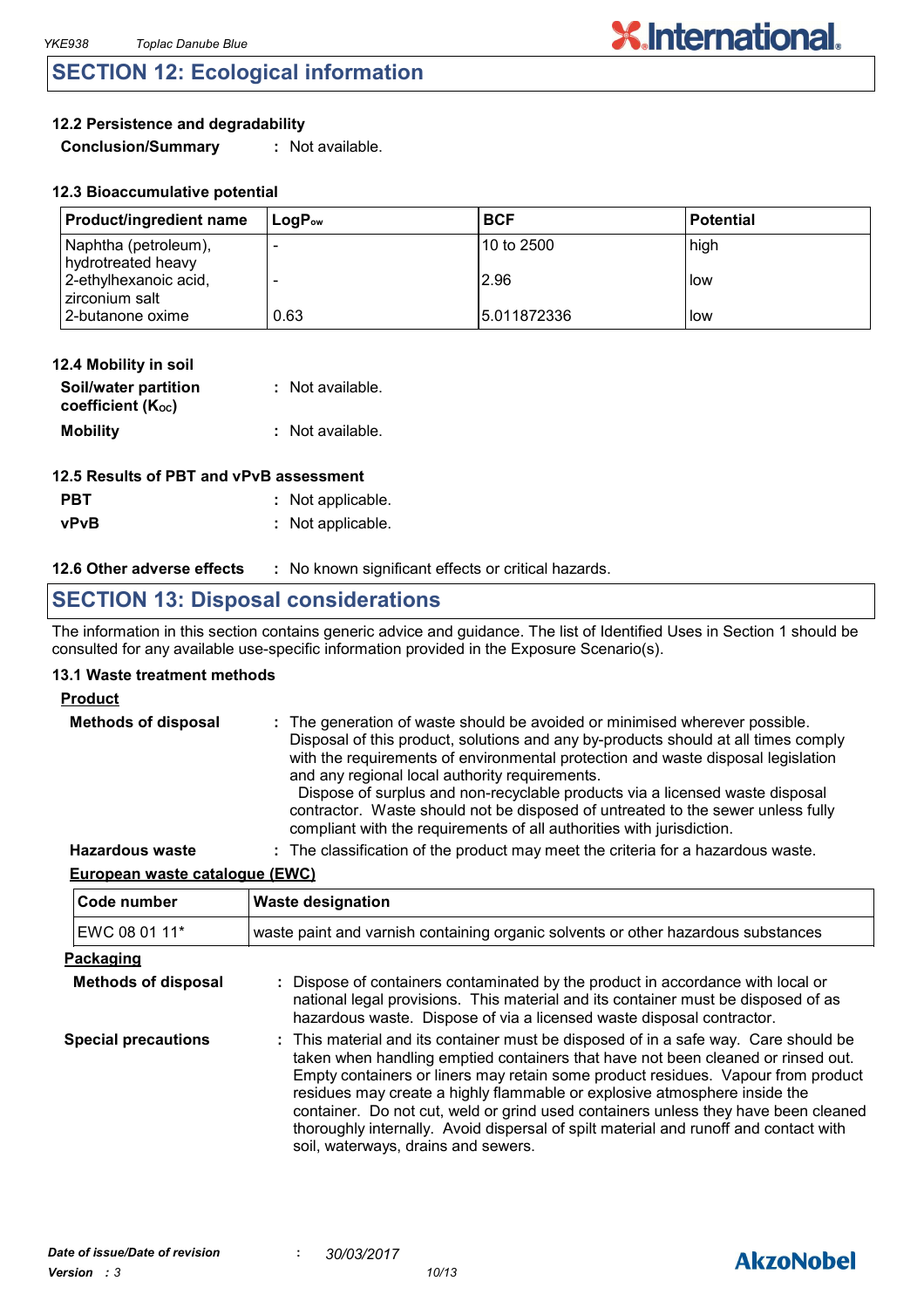## **X.International.**

### **SECTION 14: Transport information**

|                                    | <b>ADR/RID</b>                                                      | <b>IMDG</b>   | <b>IATA</b>    |
|------------------------------------|---------------------------------------------------------------------|---------------|----------------|
| 14.1 UN number                     | <b>UN1263</b>                                                       | <b>UN1263</b> | <b>UN1263</b>  |
| 14.2 UN proper<br>shipping name    | <b>PAINT</b>                                                        | <b>PAINT</b>  | <b>PAINT</b>   |
| 14.3 Transport<br>hazard class(es) | 3                                                                   | 3             | 3              |
| 14.4 Packing<br>group              | $\mathbf{III}$                                                      | III           | $\mathbf{III}$ |
| 14.5<br>Environmental<br>hazards   | No.                                                                 | No.           | No.            |
| <b>Additional</b><br>information   | <b>Special provisions</b><br>640 (E)<br><b>Tunnel code</b><br>(D/E) |               |                |

**IMDG Code Segregation group :** Not applicable.

**14.6 Special precautions for user Transport within user's premises:** always transport in closed containers that are **:** upright and secure. Ensure that persons transporting the product know what to do in the event of an accident or spillage.

| 14.7 Transport in bulk         | : Not available. |  |
|--------------------------------|------------------|--|
| according to Annex II of       |                  |  |
| <b>Marpol and the IBC Code</b> |                  |  |

**SECTION 15: Regulatory information**

**15.1 Safety, health and environmental regulations/legislation specific for the substance or mixture EU Regulation (EC) No. 1907/2006 (REACH)**

#### **Annex XIV - List of substances subject to authorisation**

#### **Annex XIV**

**Substances of very high concern**

None of the components are listed.

**Annex XVII - Restrictions : Not applicable. on the manufacture, placing on the market and use of certain dangerous substances, mixtures and articles**

#### **Other EU regulations**

**Europe inventory :** Not determined.

#### **Special packaging requirements**

**Containers to be fitted with child-resistant fastenings :** Not applicable.

### **AkzoNobel**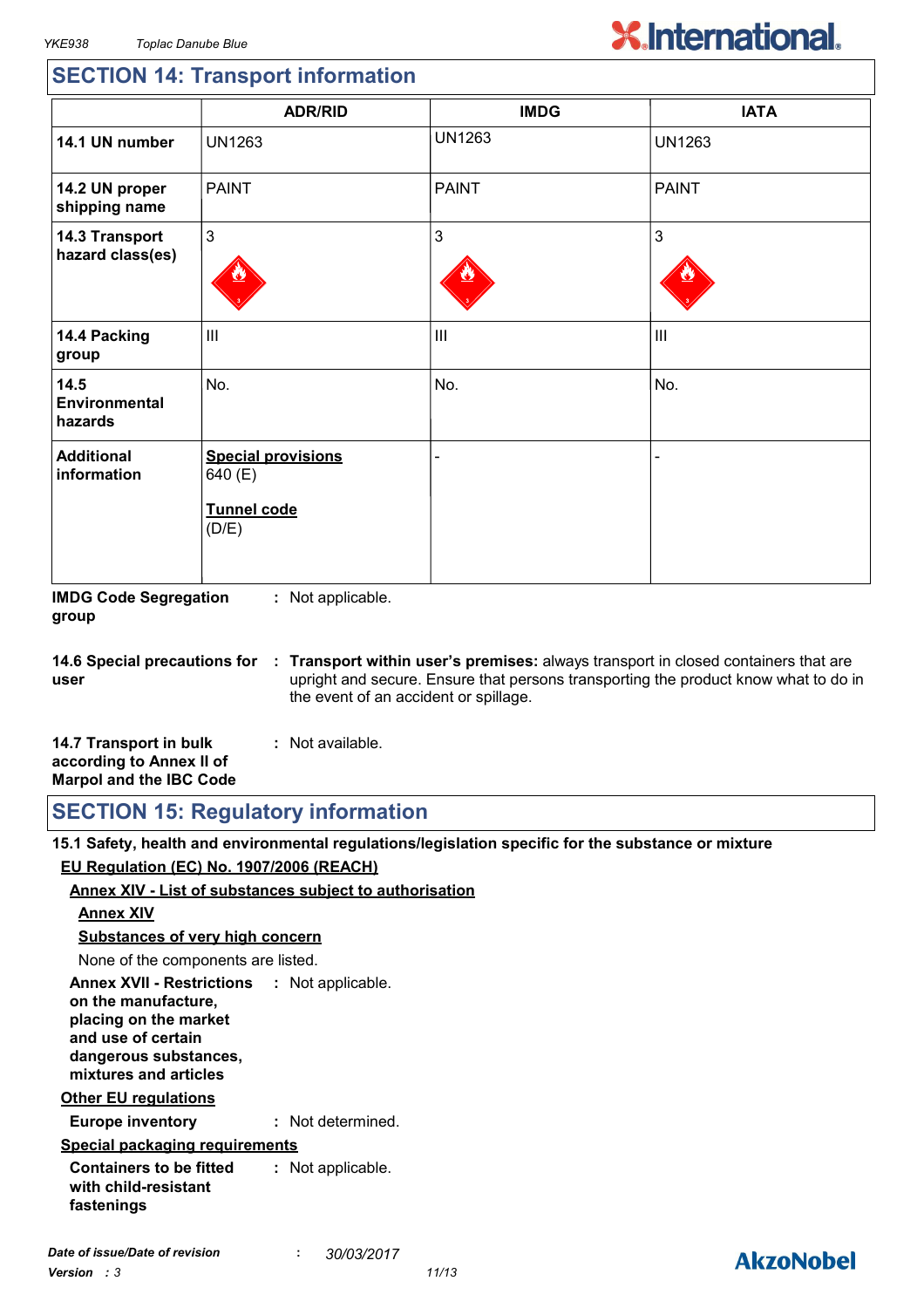

#### **SECTION 15: Regulatory information**

**Tactile warning of danger :** Not applicable.

| <b>Product/ingredient name</b>          | <b>Carcinogenic</b><br>effects | Mutagenic effects | Developmental<br>l effects                                 | <b>Fertility effects</b> |
|-----------------------------------------|--------------------------------|-------------------|------------------------------------------------------------|--------------------------|
| 2-ethylhexanoic acid,<br>zirconium salt |                                |                   | Repr. 2, H361d<br>(Unborn child) (oral) (Fertility) (oral) | Repr. 2, H361f           |
| 2-butanone oxime                        | Carc. 2, H351                  |                   |                                                            |                          |

#### **Ozone depleting substances (1005/2009/EU)**

Not listed.

#### **Prior Informed Consent (PIC) (649/2012/EU)**

Not listed.

#### **National regulations**

**References :** Conforms to Regulation (EC) No. 1907/2006 (REACH), Annex II and Regulation (EC) No. 1272/2008 (CLP)

**15.2 Chemical safety :** No Chemical Safety Assessment has been carried out.

**assessment**

### **SECTION 16: Other information**

 $\nabla$  Indicates information that has changed from previously issued version.

| <b>Abbreviations and</b> | $:$ ATE = Acute Toxicity Estimate                                             |
|--------------------------|-------------------------------------------------------------------------------|
| acronyms                 | CLP = Classification, Labelling and Packaging Regulation [Regulation (EC) No. |
|                          | 1272/2008]                                                                    |
|                          | DMEL = Derived Minimal Effect Level                                           |
|                          | DNEL = Derived No Effect Level                                                |
|                          | EUH statement = CLP-specific Hazard statement                                 |
|                          | PBT = Persistent, Bioaccumulative and Toxic                                   |
|                          | PNEC = Predicted No Effect Concentration                                      |
|                          | <b>RRN = REACH Registration Number</b>                                        |
|                          | vPvB = Very Persistent and Very Bioaccumulative                               |

#### **Procedure used to derive the classification according to Regulation (EC) No. 1272/2008 [CLP/GHS]**

| Flam. Liq. 3, H226<br>On basis of test data<br>Full text of abbreviated H<br>H226<br>Flammable liquid and vapour.<br>statements<br>H304<br>May be fatal if swallowed and enters airways.<br>Harmful in contact with skin.<br>H312<br>H317<br>May cause an allergic skin reaction.<br>H318<br>Causes serious eye damage.<br>H351<br>Suspected of causing cancer.<br>H361fd (Fertility and<br>of damaging the unborn child if swallowed.<br>Unborn child) (oral)<br><b>Full text of classifications</b><br>Acute Tox. 4, H312<br><b>ACUTE TOXICITY (dermal) - Category 4</b><br>[CLP/GHS]<br>Asp. Tox. 1, H304<br><b>ASPIRATION HAZARD - Category 1</b><br><b>CARCINOGENICITY - Category 2</b><br>Carc. 2, H351<br><b>EUH066</b><br>Eye Dam. 1, H318<br>Flam. Liq. 3, H226<br><b>FLAMMABLE LIQUIDS - Category 3</b><br>Repr. 2, H361fd<br>(Fertility and Unborn<br>(oral) - Category 2<br>child) (oral)<br>SKIN SENSITIZATION - Category 1<br>Skin Sens. 1, H317<br>Date of printing<br>: 30/03/2017<br>Date of issue/ Date of<br>: 30/03/2017<br>revision | <b>Classification</b> |  | <b>Justification</b>                                                                                                                                         |  |
|----------------------------------------------------------------------------------------------------------------------------------------------------------------------------------------------------------------------------------------------------------------------------------------------------------------------------------------------------------------------------------------------------------------------------------------------------------------------------------------------------------------------------------------------------------------------------------------------------------------------------------------------------------------------------------------------------------------------------------------------------------------------------------------------------------------------------------------------------------------------------------------------------------------------------------------------------------------------------------------------------------------------------------------------------------|-----------------------|--|--------------------------------------------------------------------------------------------------------------------------------------------------------------|--|
|                                                                                                                                                                                                                                                                                                                                                                                                                                                                                                                                                                                                                                                                                                                                                                                                                                                                                                                                                                                                                                                          |                       |  |                                                                                                                                                              |  |
|                                                                                                                                                                                                                                                                                                                                                                                                                                                                                                                                                                                                                                                                                                                                                                                                                                                                                                                                                                                                                                                          |                       |  | Suspected of damaging fertility if swallowed. Suspected                                                                                                      |  |
|                                                                                                                                                                                                                                                                                                                                                                                                                                                                                                                                                                                                                                                                                                                                                                                                                                                                                                                                                                                                                                                          |                       |  | Repeated exposure may cause skin dryness or cracking.<br>SERIOUS EYE DAMAGE/ EYE IRRITATION - Category<br>TOXIC TO REPRODUCTION (Fertility and Unborn child) |  |
|                                                                                                                                                                                                                                                                                                                                                                                                                                                                                                                                                                                                                                                                                                                                                                                                                                                                                                                                                                                                                                                          |                       |  |                                                                                                                                                              |  |
|                                                                                                                                                                                                                                                                                                                                                                                                                                                                                                                                                                                                                                                                                                                                                                                                                                                                                                                                                                                                                                                          |                       |  |                                                                                                                                                              |  |
| Date of issue/Date of revision<br>30/03/2017                                                                                                                                                                                                                                                                                                                                                                                                                                                                                                                                                                                                                                                                                                                                                                                                                                                                                                                                                                                                             |                       |  | AkzoNobel                                                                                                                                                    |  |